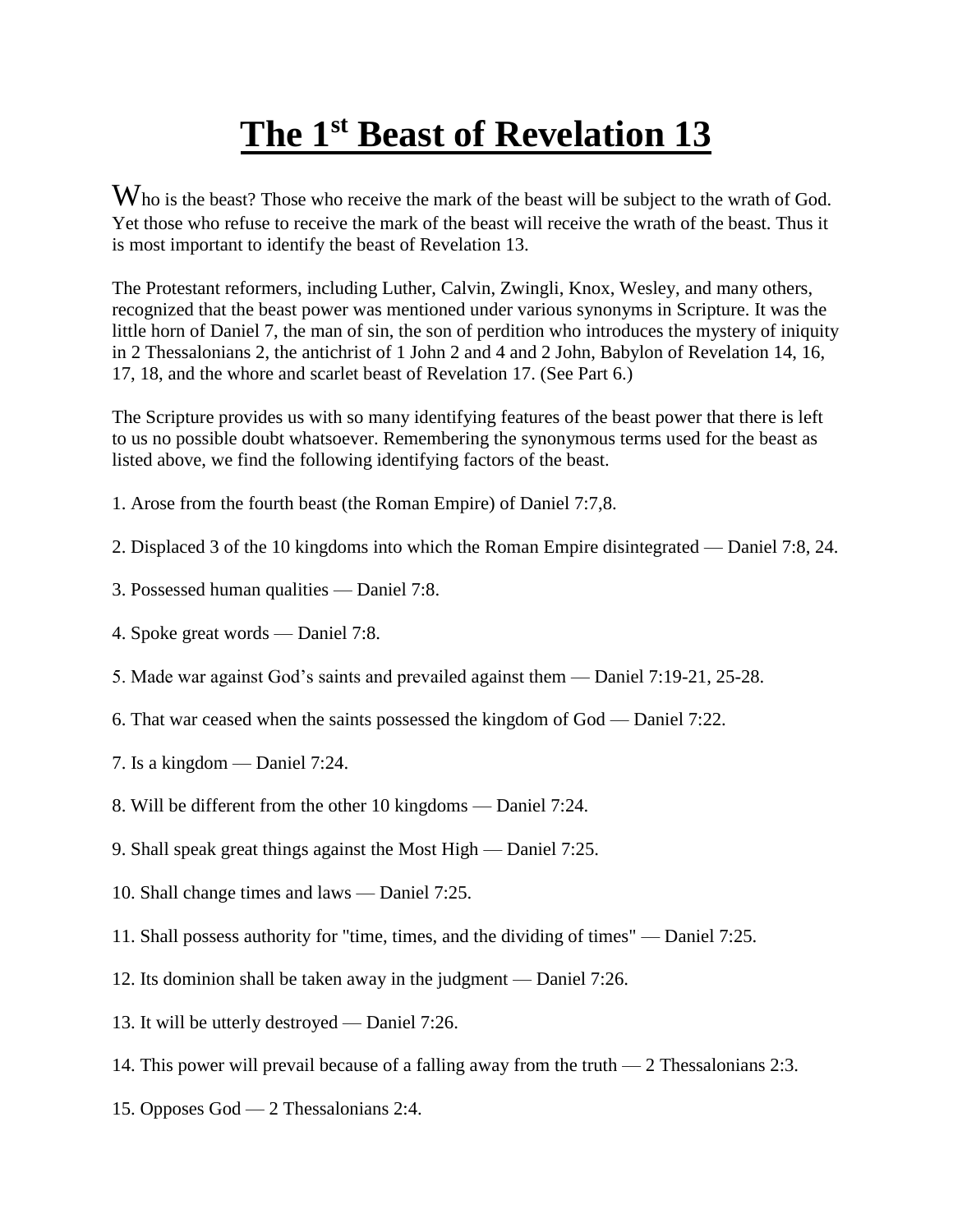- 16. Exalts itself above God 2 Thessalonians 2:4.
- 17. Opposes true worship 2 Thessalonians 2:4.
- 18. Sits in the temple of God 2 Thessalonians 2:4.
- 19. Accepts the mystery of iniquity 2 Thessalonians 2:7.
- 20. Will be destroyed at Christ's coming 2 Thessalonians 2:8.
- 21. Will do the works of Satan 2 Thessalonians 2:9.
- 22. Will use signs and lying wonders 2 Thessalonians 2:9.
- 23. Will do unrighteously 2 Thessalonians 2: 10.
- 24. Will accept strong delusions 2 Thessalonians 2:11.
- 25. Is a liar 1 John 2:22.
- 26. Denies the Father and the Son 1 John 2:22.
- 27. Denies Christ came in the flesh (fallen nature) 1 John 4:3,4.
- 28. Deceives 2 John 7.
- 29. This power rises out of a symbolic sea Revelation 13:1.
- 30. Has 7 heads, 10 horns, and 10 crowns Revelation 13:1.
- 31. Its name is blasphemy Revelation 13:1.

32. Has the characteristics of a leopard (Greece — see Daniel 7); a bear (Medo-Persia); and a lion (Babylon) — Revelation 13:2.

- 33. The dragon (Satan; see Revelation 12:9) gives him power and authority Revelation 13:2.
- 34. One of his heads received a deadly wound Revelation 13:3.
- 35. The deadly wound was healed Revelation 13:3.

36. All the world would wonder after the beast — Revelation 13:3.

37. The power leads out in worship of the dragon (Satan; Revelation 12:9; 20:2) — Revelation 13:4.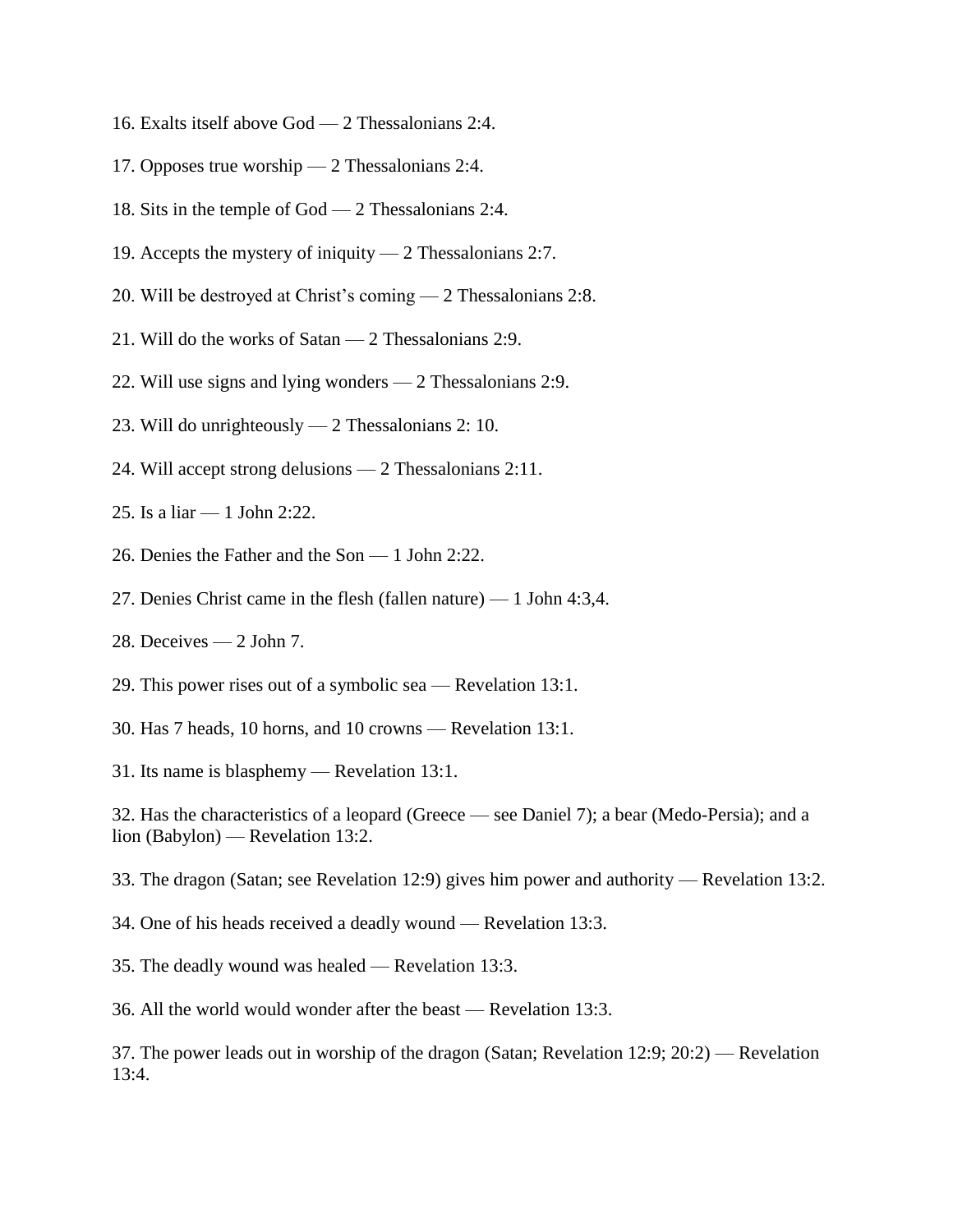## **38. Satan gave him power — Revelation 13:4.**

39. The beast itself was worshipped — Revelation 13:4.

40. Other nations were not able to make war with him — Revelation 13:4.

41. He spoke great things and blasphemies — Revelation 13:5.

42. He continues 42 months — Revelation 13:5.

43. Blasphemed the heavenly tabernacle — Revelation 13:6.

44. Blasphemed them that dwell in heaven — Revelation 13:6.

45. Made war with the saints and overcame them — Revelation 13:7.

46. Possessed power over all the world — Revelation 13:7.

47. Will attract almost universal worship — Revelation 13:8.

48. Only the most dedicated of Christians will resist his power and authority — Revelation 13:8.

49. A second power arises exercising all the power of the beast — Revelation 13:11, 12.

50. The beast with the lamb-like horns will force all to worship the first beast — Revelation 13:12.

51. This second beast does great wonders — Revelation 13:13, 14.

52. The second beast deceives — Revelation 13:14.

53. The second beast makes an image to the first beast — Revelation 13:14.

54. The second beast enforces an universal death decree upon all, on behalf of the first beast — Revelation 13:15.

55. The second beast enforces the mark of the first beast — Revelation 13:17.

56. The second beast implements an economic boycott upon all who reject the mark of the beast — Revelation 13:17.

57. The number of the first beast is 666 — Revelation 13:18.

58. The beast (Babylon) is fallen because she has made all nations drink of the wine of her fornication — Revelation 14:8.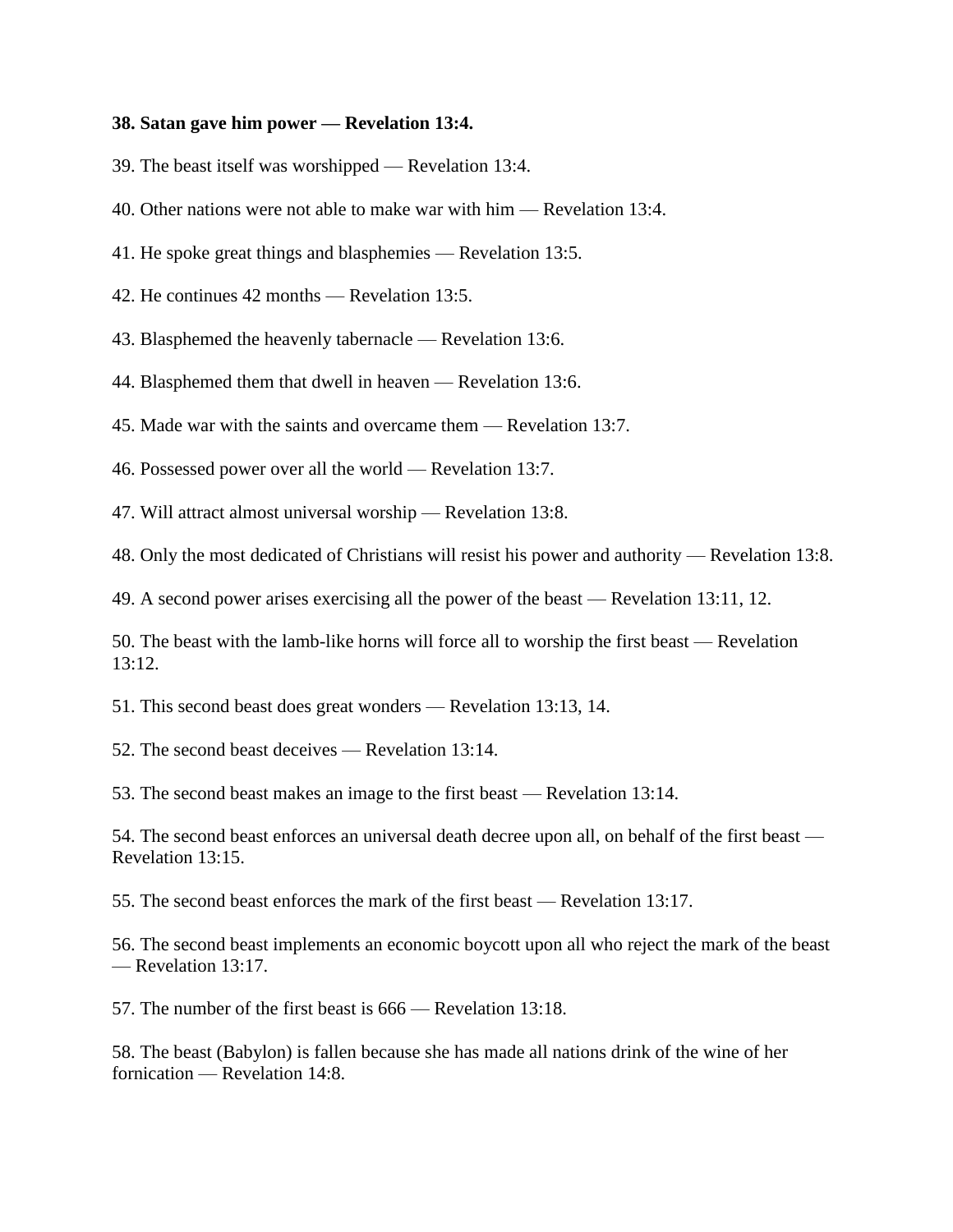59. There is fearful retribution for any who receive the mark of the beast — Revelation 14:9-11.

60. The saints who reject the mark of the beast will be those who keep the commandments of God and have Christ's faith — Revelation 14:12.

61. The redeemed will have overcome the beast's mark — Revelation 15:2,3.

62. Those with the mark of the beast receive the seven last plagues — Revelation 16:1,2.

63. It receives the wrath of God — Revelation 16:19.

64. It will be judged — Revelation 17:1.

65. It commits spiritual fornication with national leaders and merchants — Revelation 17:2.

66. It is full of spiritual fornication (see Jeremiah 3:1-6) — Revelation 17:4.

67. The whore is Babylon —Revelation 17:5.

68. It murders saints — Revelation 17:6.

69. It shall be sent to perdition — Revelation 17:8.

70. It sits upon 7 mountains as does the city of Rome — Revelation 17:9.

71. It is one of the seven powers that have opposed God's truth, and returns to associate with the seventh, it being also the eighth — Revelation 17:10,11.

72. These 10 horns, which represent Europe (see Daniel 7:24), shall become united in purpose in order to provide power and authority to the beast — Revelation 17: 12, 13.

73. The 10 horns and the beast make war with God and His people — Revelation 17:14.

74. Eventually the 10 horns will hate the beast and attack it — Revelation 17:15-17.

75. The woman represents a great city which reigns over the world's leaders — Revelation 17:18.

76. Babylon is vile — Revelation 18:2,3.

77. God urgently calls all men to come out of her faith — Revelation 18:4,5.

78. There will be a terrible retribution for Babylon — Revelation 18:4,5.

79. She has prostituted herself with leaders of nations and merchants and will receive the plagues — Revelation 18:8-24.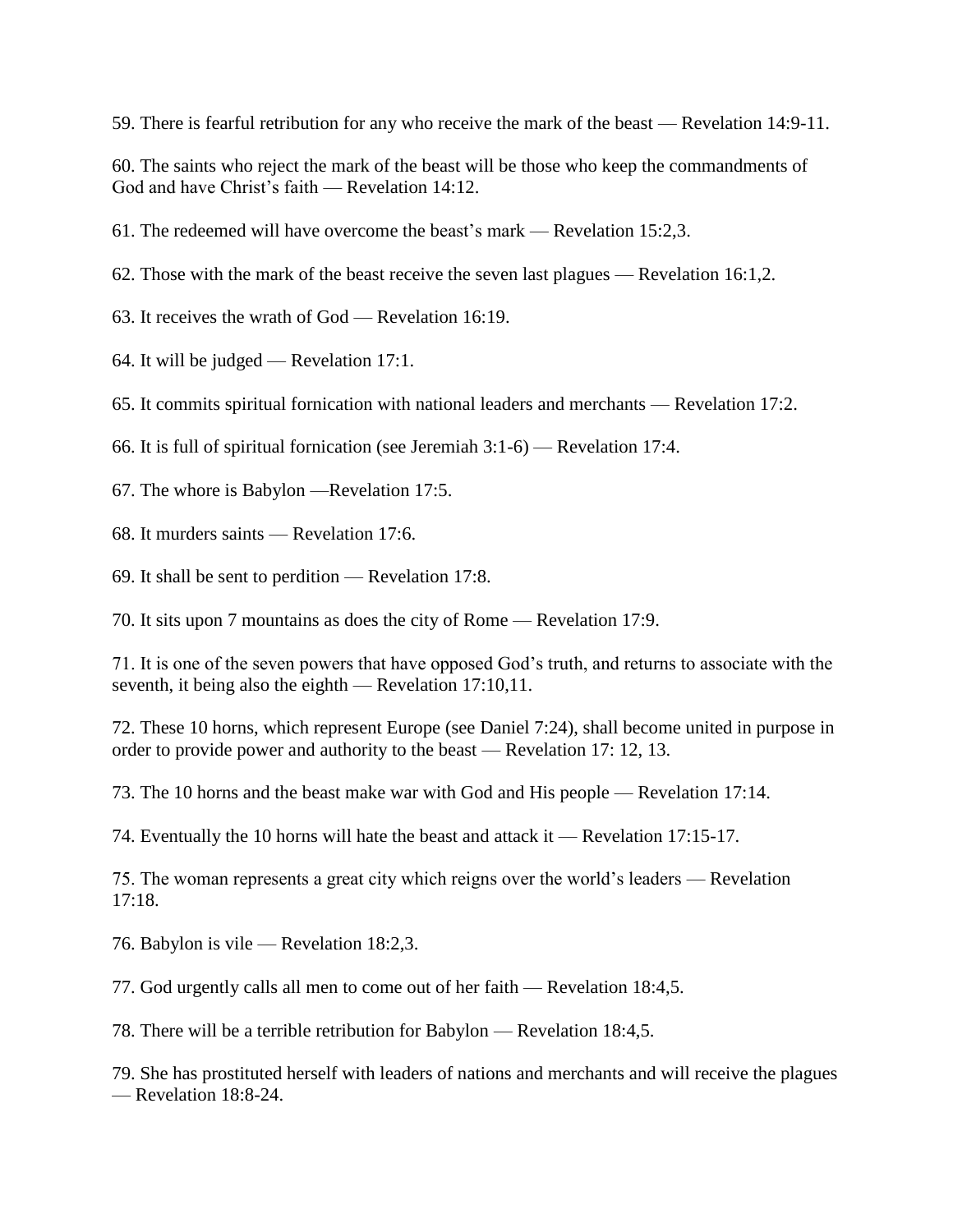80. The beast is cast into the lake of fire and brimstone — Revelation 19:20.

81. Those who reject the work of the beast will reign with God for 1000 years — Revelation 20:4.

The Bible exhibits more than 80 identifying marks of the beast power of Revelation 13. No other symbol is so specifically and irrefutably identified in Scripture. A minority of these identifying features are future, but the great majority are historical facts and thus can be documented. One power, and one only, fulfills all the criteria which have been historically completed — the Roman Catholic Church. The Protestant reformers were absolutely correct in their identification of the beast of Revelation 13 as the antichrist power and their identification of that power as the Papacy.

Martin Luther declared,

We are of the conviction that the Papacy is the seat of the real antichrist (quoted in LeRoy Froom, *The Prophetic Faith of Our Fathers,* Vol.2, p. 256).

John Calvin declared,

I deny him to be the vicar of Christ .... He is antichrist — I deny him to be head of the church (*John Calvin Tracts*, Vol. 1, pp. 219,220).

John Knox stated,

That tyranny which the pope himself has for so many ages exercised over the church, the very antichrist and son of perdition of whom Paul speaks (*The Zurich Letter,* p.199).

John Wesley concluded that

Roman Papacy he [the antichrist] is, in an emphatical sense, the man of sin (John Wesley, *Antichrist and His Ten Kingdoms,* p.110).

These, and other reformers, did not come to this conclusion because of a desire to vilify the Roman Catholic Church. They were not simply taking a cheap shot at that church. Their writings reveal that they had carefully studied the evidence of Scripture and were forced by weight of that evidence to conclude that only the Roman Catholic Church fitted the criteria. Protestants of the present day who still recognize this fact are frequently accused of paranoia, papalphobia, by fellow Protestants who have taken no pains to study Scripture in relation to the matter and are caught up in the evil spirit of ecumenism.

The majority of Protestants who intelligently identify the beast of Revelation 13 as the Papacy have a deep love for the souls of their Roman Catholic friends. They recognize that many Roman Catholics are sincere in their convictions, but deceived. Recognizing Christ's plaintive plea,

Come out of her *my* people, that ye be not partakers of her sins, and that ye receive not of her plagues (Revelation 18:4, emphasis added),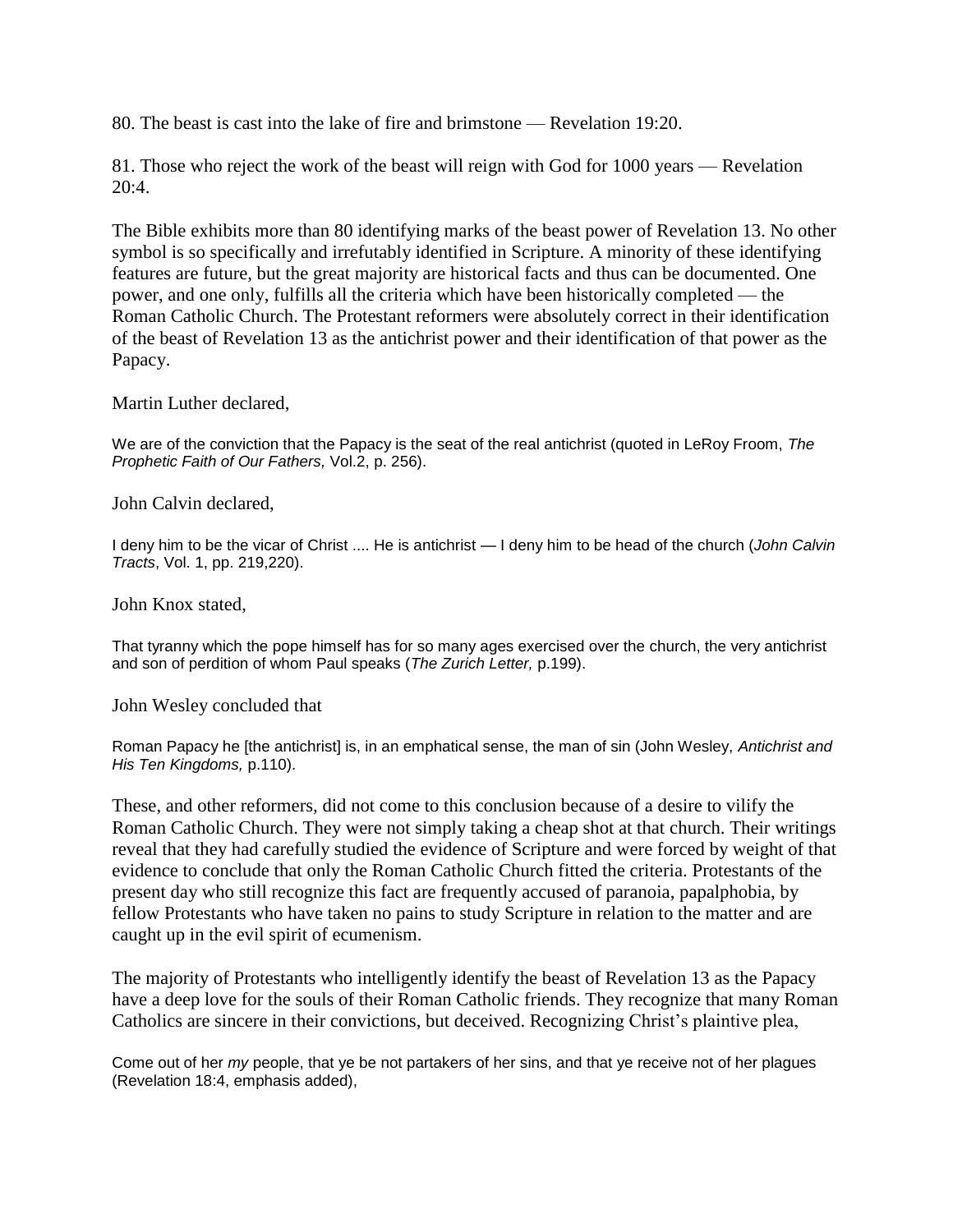we must clearly make the identification. It is painful to so identify such a popular religion, but no true Christian can refrain from presenting such an urgent, loving call, from God. It is no display of love for Roman Catholics to conceal that which Scripture reveals.

The Roman Catholic Church is the result of the paganization of Christianity which progressed rapidly from the fourth century. The focal point of the entry of paganism into the Christian Church was the "conversion" of the Roman Emperor Constantine in 321 A.D. Hordes of European pagans entered the fold, encouraged by the conversion of their emperor. But in most cases there was no heart conversion, no new birth experience. They desired to continue to practice their pagan worship within Christianity. Thus they introduced their day of worship, Sunday, sanitizing it as a memorial of Christ's resurrection. They introduced their idol worship, covering its pagan nature by providing Christian names for the idols, such as Mary, the apostles and Christ Himself. They introduced the pagan practice of sprinkling water on the head of the newborn in order to remove evil from them and designated this pagan practice, Christian baptism. Also, the relating of one's sins to the priests entered the Christian faith. The Bible concept of Christ as our only Mediator was lost.

For there is one God, and one mediator between God and men, the man Christ Jesus (1 Timothy 2:5).

The idea that the soul is immortal, borrowed from paganism, and defying the plain word of Scripture, was introduced. God alone has immortality.

Which in his times he shall shew, who is the blessed and only Potentate, the King of kings, and Lord of lords; Who only hath immortality, dwelling in the light which no man can approach unto; whom no man hath seen, nor can see: to whom be honour and power everlasting. Amen (1 Timothy 6: 15,16),

This led to the belief that virtuous men and women go to heaven when they die and the evil go to ever-burning torment. Christ plainly taught that we are united with Him, if faithful, not at death, but when He comes again.

Let not your heart be troubled: ye believe in God, believe also in me. In my Father's house are many mansions: if it were not so, I would have told you. I go to prepare a place for you. And if I go and prepare a place for you, I will come again, and receive you unto myself; that where I am, there ye may be also (John 14:1-3).

He also states clearly that the punishment of the wicked is eternal destruction.

Who shall be punished with everlasting destruction from the presence of the Lord, and from the glory of his power (2 Thessalonians 1:9).

The Bible knows nothing of the pagan concept of purgatory. Neither does the Bible provide salvation on the basis of monetary gifts.

For by grace are ye saved through faith; and that not of yourselves: it is the gift of God; Not of works, lest any man should boast. For we are his workmanship, created in Christ Jesus unto good works, which God hath before ordained that we should walk in them. (Ephesians 2:8-10).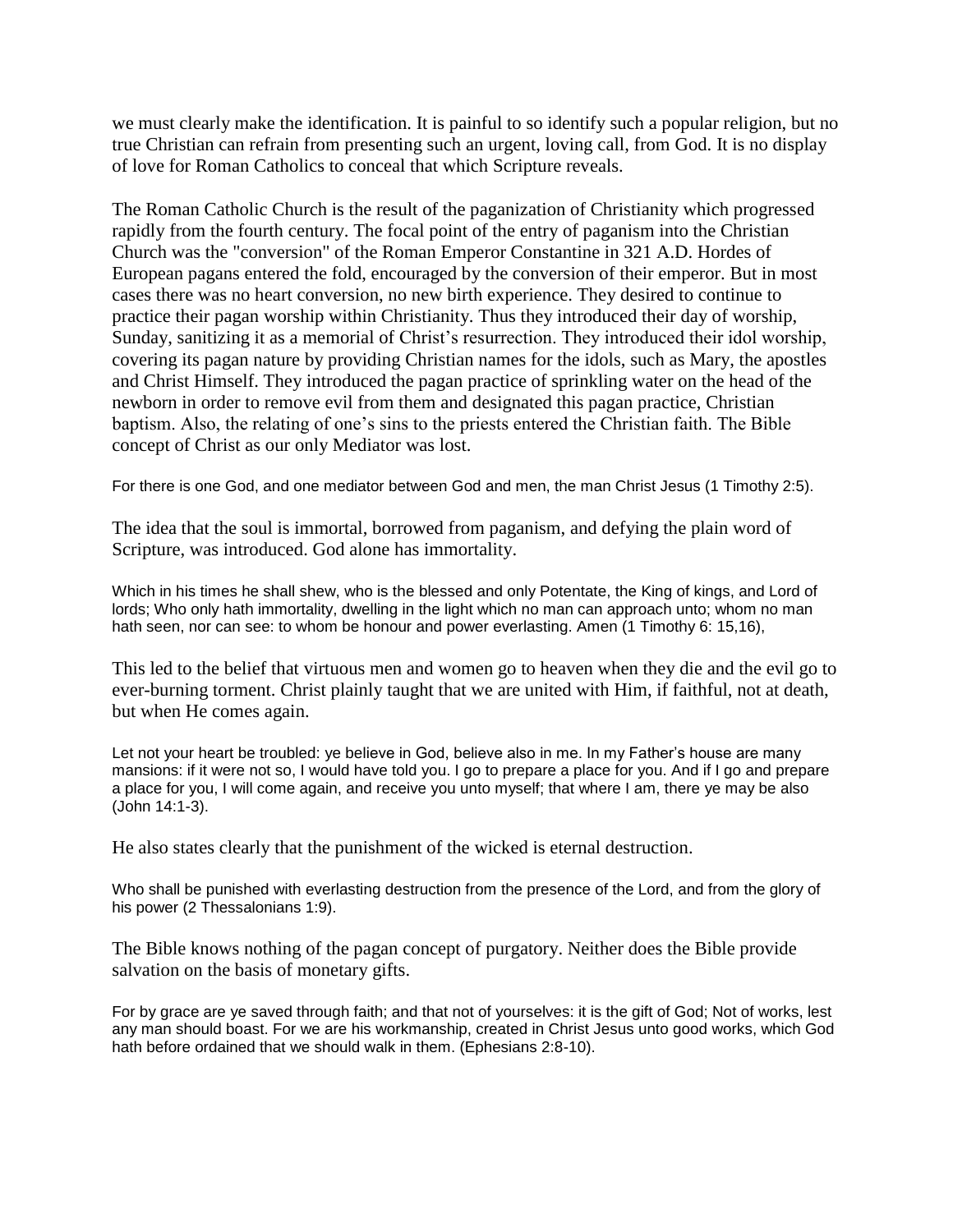But we are bound to give thanks alway to God for you, brethren beloved of the Lord, because God hath from the beginning chosen you to salvation through sanctification of the Spirit and belief of the truth (2) Thessalonians 2:13).

Nor does Scripture give the right to any human to destroy God's law. Any Roman Catholic can examine the Ten Commandments in a Catholic version of Scripture, such as the Douay or the Jerusalem Bibles, and read the true Ten Commandments. But in their catechisms they are taught to entirely discard the second commandment, to eliminate most of the fourth commandment and to divide the tenth commandment in two in order to preserve the number of ten commandments. The reason that the pope's Apostolic Letter, *Dies Domini*, repeatedly refers to the Sabbath commandment as the third commandment rather than the fourth is because Catholicism has cast out the second commandment which states

Thou shalt not make unto thee any graven image, or any likeness of any thing that is in heaven above, or that is in the earth beneath, or that is in the water under the earth: Thou shalt not bow down thyself to them, nor serve them: for I the Lord the God am a jealous God, visiting the iniquity of the fathers upon the children unto the third and fourth generation of them that hate me; And shewing mercy unto thousands of them that love me, and keep my commandments (Exodus 20:4-6).

There is sound evidence to charge the Roman Catholic Church with the introduction of idolatry into the faith. Some claim that their veneration of idols is not evidence of idol worship. If this claim is valid, why then did the Roman Catholic Church think it necessary to expunge the second commandment from the Decalogue?

Further, the Roman Catholic Church has altered the Sabbath commandment in their catechisms with the words, "Remember the sabbath day to keep it holy." The full fourth commandment is,

Remember the sabbath day to keep it holy. Six days shalt thou labour, and do all thy work: But the seventh day is the sabbath of the Lord thy God: in it thou shalt not do any work, thou, nor thy son, nor thy daughter, thy manservant, nor thy maidservant, nor thy cattle, nor thy stranger that is within thy gates: For in six days the Lord made heaven and earth, the sea, and all that in them is, and rested the seventh day: wherefore the Lord blessed the sabbath day, and hallowed it (Exodus 20: 8-11).

Here again is compelling evidence that the Roman Catholic Church full well knows that Sunday worship does not extend back to apostolic times, otherwise it would have been the apostles who would have initiated such an alteration. The apostles spoke often of keeping the commandments, but made no effort to alter them. A few examples include the words of Paul.

Circumcision is nothing, and uncircumcision is nothing, but the keeping of the commandments of God (1 Corinthians 7:19),

John stated,

And hereby we do know that we know him, if we keep his commandments. He that saith, I know him, and keep not his commandments, is a liar, and the truth is not in him. (1 John 2:3,4).

And he that keepeth his commandments dwelleth in him, and he in him. And hereby we know that he abideth in us, by the Spirit which he hath given us (1 John 3:24).